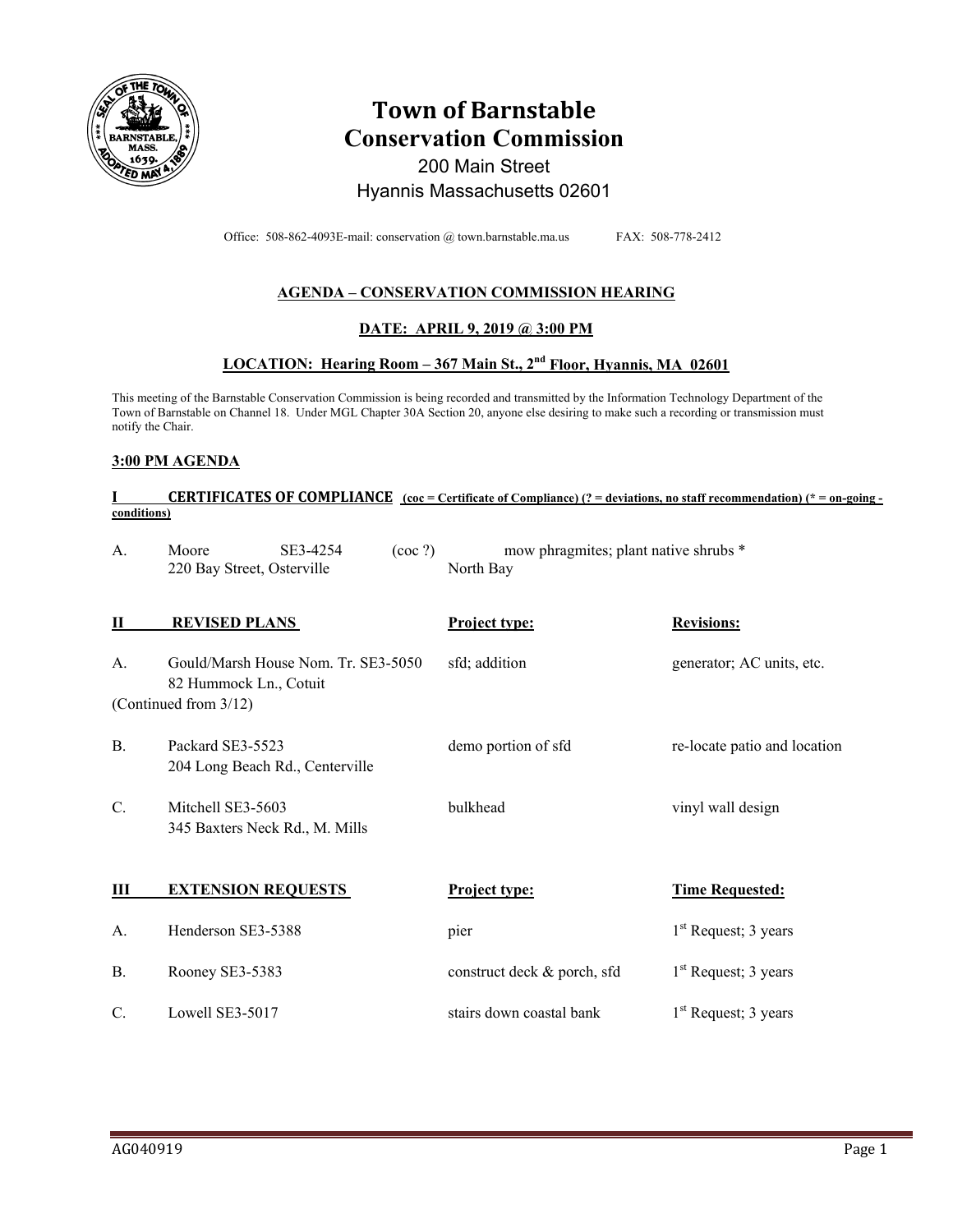#### **IV OLD & NEW BUSINESS**

- A. Ward & Waller SE3-5622 Phase II Revised Planting Plan for 50-foot buffer at 125 Blantyre Ave., Centerville
- B. Long Beach Conservation Area Discussion on preparing a land management plan and signage
- C. Grant of easements Article 97 endorsement for Eversource West Barnstable Conservation Area

#### **V ENFORCEMENT ORDERS**

- A. Allen F. and Sylvia M. Pierce AND Carl Plummer 105 River Rd., Marstons Mills Map 078 Parcel 118 Alteration of wetland buffer and riverfront by cutting trees and other vegetation.
- B. James G. Haidas, Caillouet Nominee Trust AND Ron and Sheila Perry 52 Caillouet Ln., Osterville Map 164 Parcel 012 Alteration of wetland buffer by mowing and maintaining a path inconsistent with plan of record and alteration of resource area – salt marsh – by maintaining a portion of unpermitted boardwalk.
- C. Ninety Bay View LLC 90 Bay View Rd., Barnstable Map 319 Parcel 031 Alteration of buffer and resource area – isolated wetland – by allowing erosion and drainage issues on property to run into isolated wetland and site conditions not consistent with approved revised plan.

#### **VI CHAIR'S EXECUTIVE SESSION REVIEW**

In consultation with 1st Assistant Town Attorney T. David Houghton, the Chair is taking the following actions: Release the previously approved executive session minutes of January 23, 2018, June 5, 2018, September 4, 2018, December 11, 2018 and January 22, 2019, and approve and release the executive session minutes of March 5, 2019, all that relate to Kenneth & Melissa Fish Crane v Barnstable Conservation Commission Barnstable Superior Court Docket No. 1772CV00609

#### **4:30 PM AGENDA**

This meeting of the Barnstable Conservation Commission is being recorded and transmitted by the Information Technology Department of the Town of Barnstable on Channel 18. Under MGL Chapter 30A Section 20, anyone else desiring to make such a recording or transmission must notify the Chair.

## **REMINDER TO APPLICANTS: FEES FOR LEGAL ADS ARE DUE AT HEARING. YOUR FEE IS LISTED BELOW**

#### **VII REQUESTS FOR DETERMINATION**

**Town of Barnstable/DPW.** Asphalt repairs to existing boat ramp; repair existing sidewalls which have eroded and decayed from storm run-off at 210 Scudders Lane, Hyannis as shown on Assessor's Map 259 Parcel 009. **DA-19009 \$21.00** 

**Hyannis Building & Developing Assoc.** Install 3-car charging stations at 1 South St., Hyannis as shown on Assessor's Map 326 Parcel 119. **DA-19013 \$15.75**